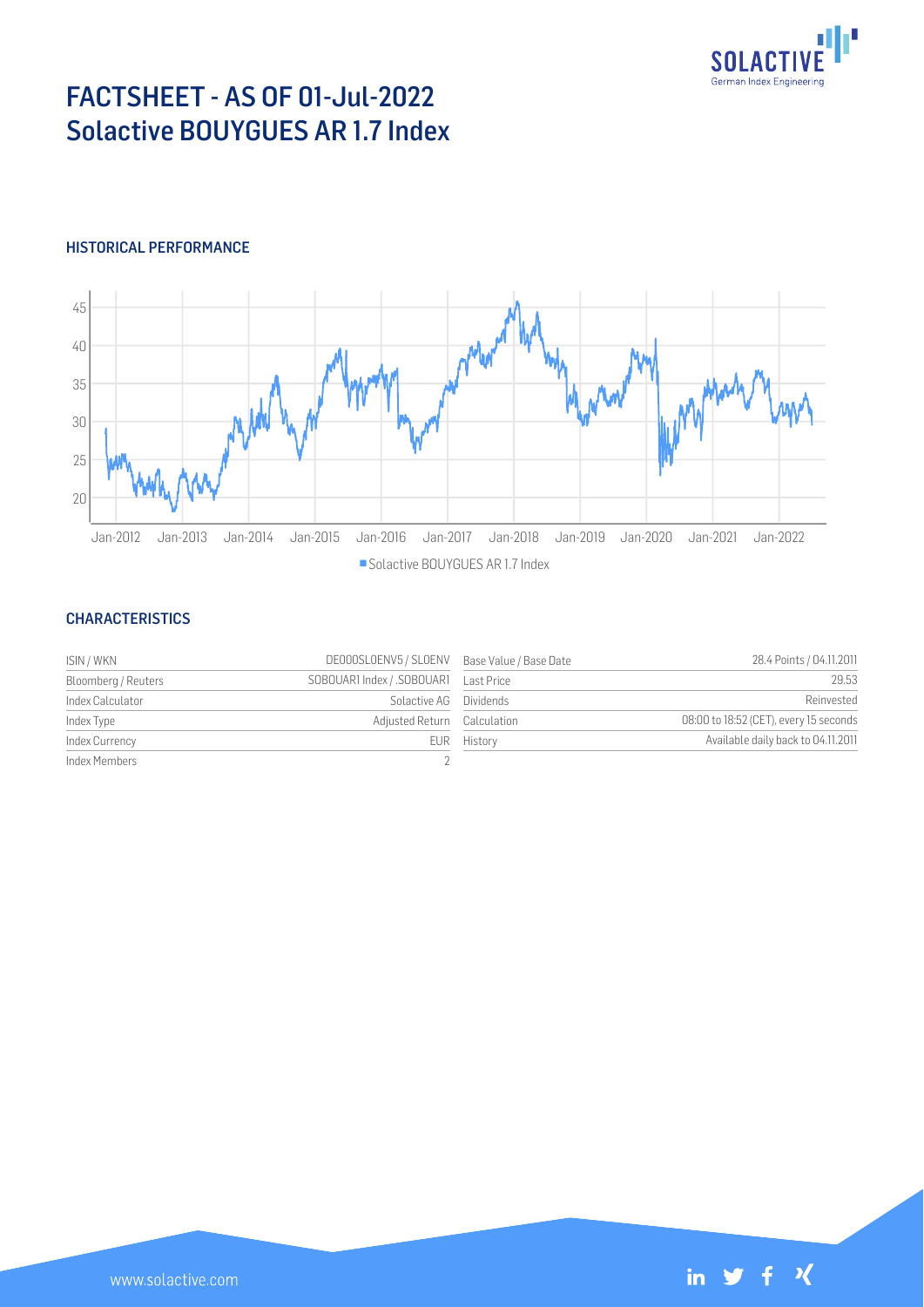

## FACTSHEET - AS OF 01-Jul-2022 Solactive BOUYGUES AR 1.7 Index

## **STATISTICS**

| EUR                | 30D        | 90D       | 180D      | 360D                  | <b>YTD</b> | Since Inception        |
|--------------------|------------|-----------|-----------|-----------------------|------------|------------------------|
| Performance        | $-10.08\%$ | $-5.02\%$ | $-5.62%$  | -7.05%                | $-5.62\%$  | 3.98%                  |
| Performance (p.a.) |            |           |           |                       |            | 0.37%                  |
| Volatility (p.a.)  | 20.99%     | 18.91%    | 20.27%    | 19.31%                | 20.21%     | 29.25%                 |
| High               | 32.98      | 33.74     | 33.74     | 36.78                 | 33.74      | 45.80                  |
| Low                | 29.53      | 29.53     | 29.27     | 29.27                 | 29.27      | 18.16                  |
| Sharpe Ratio*      | $-3.43$    | $-0.97$   | $-0.52$   | $-0.34$               | $-0.51$    | 0.03                   |
| Max. Drawdown      | -10.46%    | $-12.48%$ | $-12.48%$ | $-20.42\%$            | $-12.48%$  | $-50.00%$              |
| VaR 95 \ 99        |            |           |           | $-32.9\%$ \ $-56.3\%$ |            | $-40.6\%$ \ $-79.0\%$  |
| CVaR 95 \ 99       |            |           |           | $-47.2\%$ \ $-78.5\%$ |            | $-68.2\%$ \ $-125.0\%$ |

\* Up to 31 December 2021, ex-post Sharpe ratios use as input for the risk free rate term the London Inter-Bank Offered rates in the respective currencies of the index and at a term equal to the observation period. From 3 J 2022 onwards, Sharpe ratios will be / are calculated using as reference risk free rate input the overnight replacement rate for these currencies, namely SONIA (for GBP), SOFR (for USD) and EURIBOR Overnight (for EUR).







## TOP COMPONENTS AS OF 01-Jul-2022

| Company        | Ticker   | Country                      | Currency   | Index Weight (%) |
|----------------|----------|------------------------------|------------|------------------|
| BOUY GTR INDEX |          |                              | <b>FUR</b> | 100.02%          |
| EUR-CASH       | EUR-CASH | $\qquad \qquad \blacksquare$ | EUR        | $-0.02%$         |